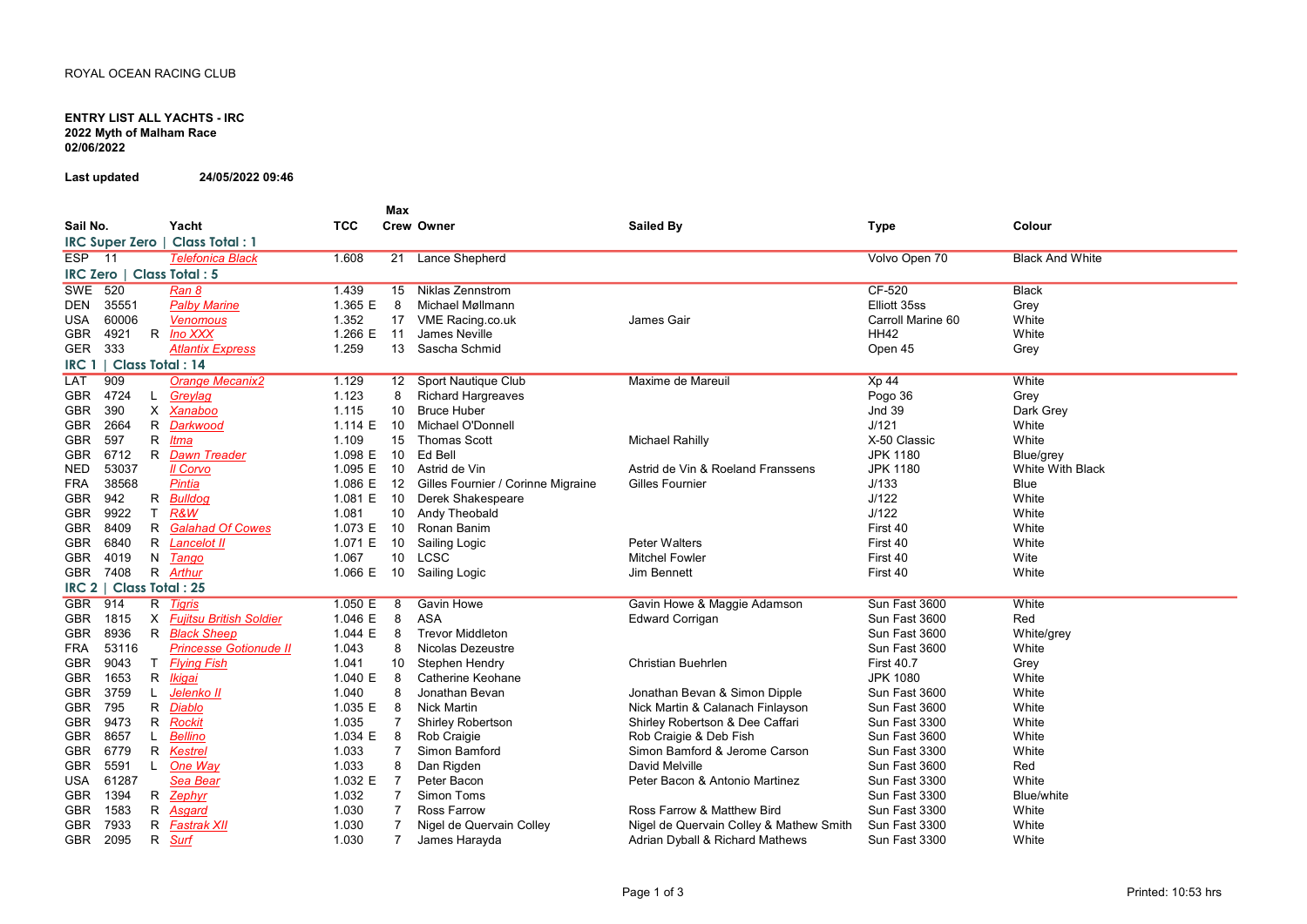|                          |    |                       |            | Max            |                                 |                                         |                   |                                    |  |  |  |
|--------------------------|----|-----------------------|------------|----------------|---------------------------------|-----------------------------------------|-------------------|------------------------------------|--|--|--|
| Sail No.                 |    | Yacht                 | <b>TCC</b> |                | <b>Crew Owner</b>               | Sailed By                               | <b>Type</b>       | Colour                             |  |  |  |
| 6502<br>GBR              | L  | <b>Wild Pilgrim</b>   | 1.030 E    | $\overline{7}$ | Daniel Jones                    | Daniel Jones & Jon Tyrrell              | Sun Fast 3300     | White                              |  |  |  |
| <b>GBR</b><br>4849       | R  | <b>Bug</b>            | 1.029 E    | $\overline{7}$ | <b>Richard Elliott</b>          | Richard Elliott & Alex Piatti           | Sun Fast 3300     | White                              |  |  |  |
| <b>GBR</b><br>6593       |    | T Petruchio           | 1.029      | 10             | Petruchio Ltd                   | Ray Campion                             | <b>First 40.7</b> | Blue                               |  |  |  |
| 5964<br>GBR              |    | R New Normal          | 1.028      | $\overline{7}$ | <b>Thomas Fenemore</b>          | Tom Fenemore & Jack Hanslope            | Sun Fast 3300     | Grey With Blue & Orange Bow Stripe |  |  |  |
| 6890<br><b>GBR</b>       | R  | <b>Red Ruby</b>       | 1.026 E    | $\overline{7}$ | Christina Wolfe                 | Christina & Justin Wolfe                | Sun Fast 3300     | White                              |  |  |  |
| <b>GBR</b><br>927        |    | R Atomic              | 1.025      | $\overline{7}$ | Gareth Edmondson                | Gareth Edmondson & Sam Matson           | Sun Fast 3300     | White                              |  |  |  |
| <b>FRA</b><br>53192      |    | <b>Moshimoshi</b>     | 1.025      | $\overline{2}$ | Sebastien Saulnier              |                                         | Sun Fast 3300     | White                              |  |  |  |
| 53239<br><b>FRA</b>      |    | <b>Axe Sail</b>       | 1.020      | $\overline{7}$ | Maxime Mesnil                   | Max Mesnil & Hugo Feydit                | J/99              | <b>Black</b>                       |  |  |  |
| IRC 3   Class Total: 17  |    |                       |            |                |                                 |                                         |                   |                                    |  |  |  |
| 4489<br><b>GBR</b>       |    | R Finnish Line        | 1.017 E    | 12             | <b>Janet Hairsine Wilson</b>    | <b>Michael Wilson</b>                   | Swan 44 Mk II     | Green                              |  |  |  |
| <b>GBR</b><br>8541       | R  | Jolly Jack Tar        | 1.012      | 8              | <b>RNSA</b>                     | Mark Flanagan                           | J/109             | White                              |  |  |  |
| 8809<br>GBR.             |    | R Mojo Risin'         | 1.008 E    | 8              | J/109 Racing Limited            | <b>Rob Cotterill</b>                    | J/109             | White                              |  |  |  |
| <b>GBR</b><br>9779       |    | T Jago                | 1.006 E    | 8              | <b>Mike Yates</b>               |                                         | J/109             | Navy Blue                          |  |  |  |
| <b>GBR</b><br>6908       | R  | <b>White Knight 7</b> | 1.005      | 8              | Royal Armoured Corps Yacht Club | Henry Kemp-gee                          | J/109             | White                              |  |  |  |
| 958<br><b>GBR</b>        |    | R Jangada             | 0.999 E    | $\overline{7}$ | <b>Richard Palmer</b>           | Richard Palmer & Rupert Holmes          | <b>JPK 1010</b>   | White                              |  |  |  |
| <b>FRA</b><br>38967      |    | <b>Kia Ora</b>        | 0.999      | 7              | <b>Olivier Hays</b>             | Olivier Hays & Maxime Lemesle           | <b>JPK 1010</b>   | White                              |  |  |  |
| <b>GBR</b><br>4867       |    | L Purple Mist         | 0.999      | $\overline{7}$ | <b>Katherine Cope</b>           | Kate Cope & Conrad Manning              | Sun Fast 3200     | White + Purple Graphics            |  |  |  |
| 105<br>MLT               |    | <b>Bigfoot</b>        | 0.996      | 8              | <b>Robert Nelson</b>            | Rob Nelson & Ian Dyall                  | J/105             | Blue                               |  |  |  |
| 5231<br>GBR.             |    | L Fidelitas           | 0.996      | 8              | <b>Charles Clapham</b>          | Charles & James Clapham                 | Elan 37 2.30      | White                              |  |  |  |
| 8725<br><b>GBR</b>       |    | R Hair Of The Dog     | 0.996      | $\overline{7}$ | Chris Baldwin                   | Paul Wollman                            | Sun Fast 3200     | White                              |  |  |  |
| GBR<br>2842              | L. | <b>Sun Kosi</b>       | 0.994 E    | $\overline{7}$ | Miles Delap                     | Miles Delap & Keith Oliver              | Sun Fast 3200     | White                              |  |  |  |
| 8760<br><b>GBR</b>       |    | R Little Wing         | 0.993      | $\overline{7}$ | <b>Tom Dunstan</b>              |                                         | Sun Fast 3200     | White                              |  |  |  |
| <b>GBR</b><br>8956       |    | R Delay No More       | 0.992 E    | $\overline{7}$ | <b>Rick Bilby</b>               | Rick Bilby & Nigel Davis                | Sun Fast 3200     | White                              |  |  |  |
| 7724<br>GBR.             |    | R Blue Bird           | 0.990      | $\overline{7}$ | <b>Charles Martin</b>           |                                         | JPK 9.60          | Navy Blue                          |  |  |  |
| 922<br>GBR               |    | R Juno                | 0.987      | 8              | <b>Simon Bottoms</b>            |                                         | X 34              | White                              |  |  |  |
| 9203<br><b>GBR</b>       |    | R Wee Bear            | 0.985      | $\overline{7}$ | Nick Lee                        | Nick Lee & Edward Bayliss               | Projection 920    | White                              |  |  |  |
| IRC 4   Class Total: 4   |    |                       |            |                |                                 |                                         |                   |                                    |  |  |  |
| <b>GBR</b><br>5963       | T  | Pyxis                 | 0.954      | $\overline{7}$ | Kirsteen Donaldson              | Kirsteen Donaldson & Christiana Norton  | $X-332$           | <b>White/navy Stripes</b>          |  |  |  |
| 26<br><b>GBR</b>         |    | R Morning After       | 0.935      | 8              | <b>Stuart Greenfield</b>        |                                         | S&S 34            | Blue                               |  |  |  |
| 629<br>BEL               |    | Lecas                 | 0.864      | $\overline{7}$ | <b>Christophe Declercq</b>      |                                         | Contessa 32       | Pale Blue                          |  |  |  |
| 4791<br><b>GBR</b>       |    | L Blueberry           | 0.856      | 8              | Nicola Simper                   |                                         | S&S 34            | Pale Blue                          |  |  |  |
| IRC 2H   Class Total: 30 |    |                       |            |                |                                 |                                         |                   |                                    |  |  |  |
| <b>GBR</b><br>4724       | L. | Greylag               | 1.123      | 8              | <b>Richard Hargreaves</b>       |                                         | Pogo 36           | Grey                               |  |  |  |
| <b>NED</b><br>53037      |    | Il Corvo              | 1.095 E    | 10             | Astrid de Vin                   | Astrid de Vin & Roeland Franssens       | <b>JPK 1180</b>   | <b>White With Black</b>            |  |  |  |
| <b>GBR</b><br>914        |    | R Tigris              | 1.050 E    | 8              | Gavin Howe                      | Gavin Howe & Maggie Adamson             | Sun Fast 3600     | White                              |  |  |  |
| <b>GBR</b><br>3759       | L  | Jelenko II            | 1.040      | 8              | Jonathan Bevan                  | Jonathan Bevan & Simon Dipple           | Sun Fast 3600     | White                              |  |  |  |
| <b>GBR</b><br>795        | R  | Diablo                | 1.035 E    | 8              | <b>Nick Martin</b>              | Nick Martin & Calanach Finlayson        | Sun Fast 3600     | White                              |  |  |  |
| 9473<br>GBR              | R  | <b>Rockit</b>         | 1.035      | 7              | <b>Shirley Robertson</b>        | Shirley Robertson & Dee Caffari         | Sun Fast 3300     | White                              |  |  |  |
| 8657<br><b>GBR</b>       | L. | <b>Bellino</b>        | 1.034 E    | 8              | Rob Craigie                     | Rob Craigie & Deb Fish                  | Sun Fast 3600     | White                              |  |  |  |
| <b>GBR</b><br>6779       |    | R Kestrei             | 1.033      | $\overline{7}$ | Simon Bamford                   | Simon Bamford & Jerome Carson           | Sun Fast 3300     | White                              |  |  |  |
| 61287<br><b>USA</b>      |    | Sea Bear              | 1.032 E    | $\overline{7}$ | Peter Bacon                     | Peter Bacon & Antonio Martinez          | Sun Fast 3300     | White                              |  |  |  |
| <b>GBR</b><br>1583       |    | R Asgard              | 1.030      | $\overline{7}$ | Ross Farrow                     | Ross Farrow & Matthew Bird              | Sun Fast 3300     | White                              |  |  |  |
| 7933<br><b>GBR</b>       |    | R Fastrak XII         | 1.030      | $\overline{7}$ | Nigel de Quervain Colley        | Nigel de Quervain Colley & Mathew Smith | Sun Fast 3300     | White                              |  |  |  |
| 2095<br>GBR              |    | R Surf                | 1.030      | $\overline{7}$ | James Harayda                   | Adrian Dyball & Richard Mathews         | Sun Fast 3300     | White                              |  |  |  |
| <b>GBR</b><br>6502       | L. | <b>Wild Pilgrim</b>   | 1.030 E    | $\overline{7}$ | Daniel Jones                    | Daniel Jones & Jon Tyrrell              | Sun Fast 3300     | White                              |  |  |  |
| <b>GBR</b><br>4849       |    | R Bug                 | 1.029 E    | $\overline{7}$ | <b>Richard Elliott</b>          | Richard Elliott & Alex Piatti           | Sun Fast 3300     | White                              |  |  |  |
| 5964<br>GBR              |    | R New Normal          | 1.028      | $\overline{7}$ | <b>Thomas Fenemore</b>          | Tom Fenemore & Jack Hanslope            | Sun Fast 3300     | Grey With Blue & Orange Bow Stripe |  |  |  |
| 6890<br><b>GBR</b>       |    | R Red Ruby            | 1.026 E    | $\overline{7}$ | Christina Wolfe                 | Christina & Justin Wolfe                | Sun Fast 3300     | White                              |  |  |  |
| 927<br><b>GBR</b>        |    | R Atomic              | 1.025      | $\overline{7}$ | Gareth Edmondson                | Gareth Edmondson & Sam Matson           | Sun Fast 3300     | White                              |  |  |  |
| <b>FRA</b><br>53192      |    | <b>Moshimoshi</b>     | 1.025      | $\overline{2}$ | Sebastien Saulnier              |                                         | Sun Fast 3300     | White                              |  |  |  |